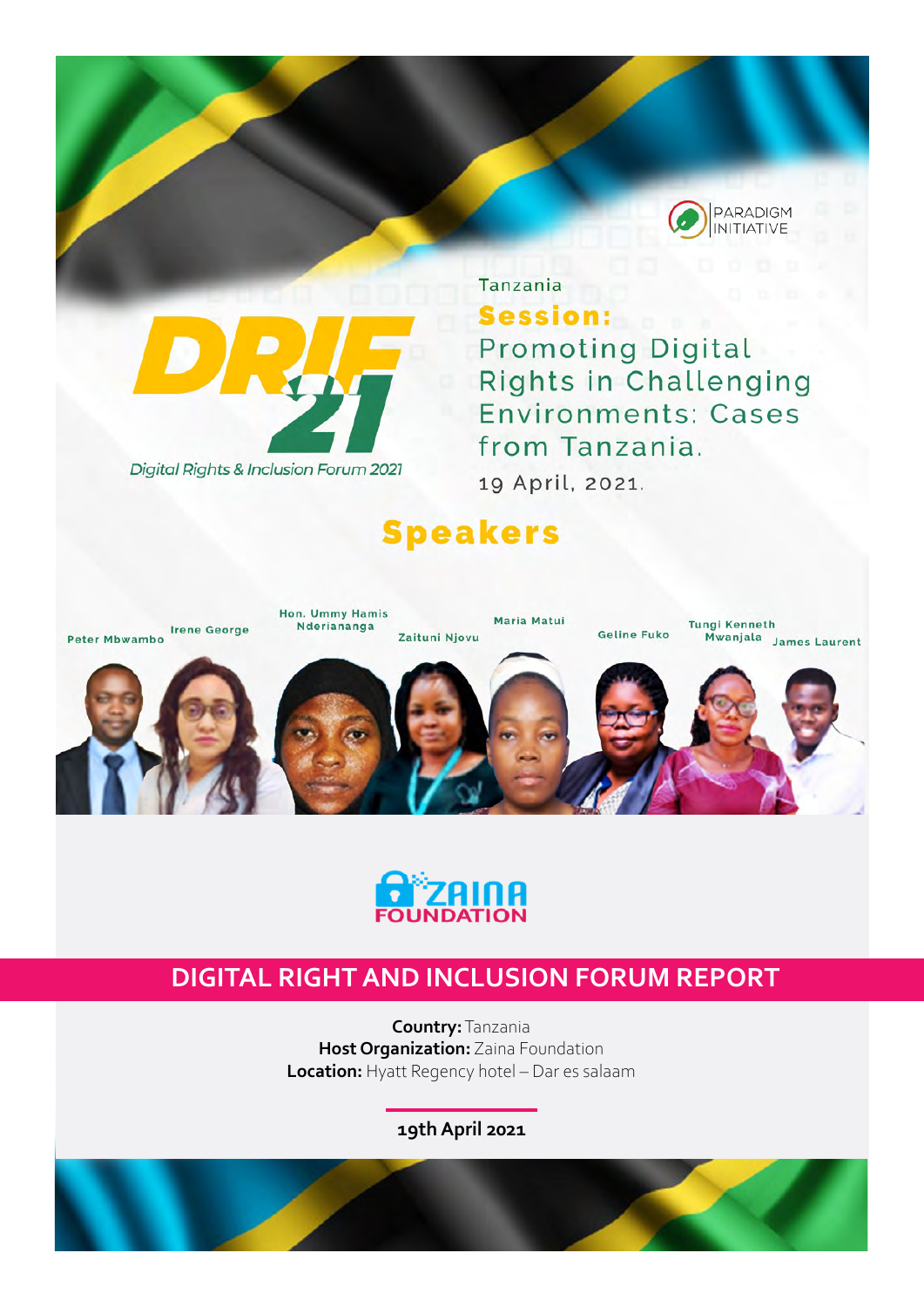

## **Key recommendations | DRIF21 Tanzania**

- Establishment of a national coalition which will advocate for the review and amendment of the laws which restricts digital rights and civic space in Tanzania. These laws including Electronic and Postal Communication (Online Content Regulations of 2020, Media Service Act, Cyber Crime Act etc. This coalition should necessitate the interest of citizens in terms of decision making and accountability
- Development of strategic plan on how to advocate for digital rights and civic space in Tanzania
- Create more platforms and forums s which will offer more digital literacy and awareness to the Tanzanians. With more emphasis being rural areas and government officials (policy and law makers)
- Using various methods like petitions and campaigns to advocate for digital rights
- Using legal fraternity to challenge draconian laws which infringes freedom of expression and particularly the digital rights in Tanzania.
- Advocating for the enactment of Data Protection Law.
- Parents should be aware of digital rights in order to protect their children
- Forge campaigns that promote the access of data or internet packages (affordable prices)
- Organize various events like digital rights marathons to promote for digital rights in Tanzania
- Normalizations of punishments to violations of digital rights and users
- Promoting and strengthening of policies and regulations that safeguards online participation with freedom.
- Promotion and implementation of digital inclusion such as providing interpreters of sign languages in such spaces.
- Engaging the media to advocate for digital rights and equally amplyfying DRIF conversation to wider diverse audience.
- Increase citizen's role in promoting digital rights.
- Increase State's role in respecting digital rights (Civic space and Freedom of expression) for its citizens.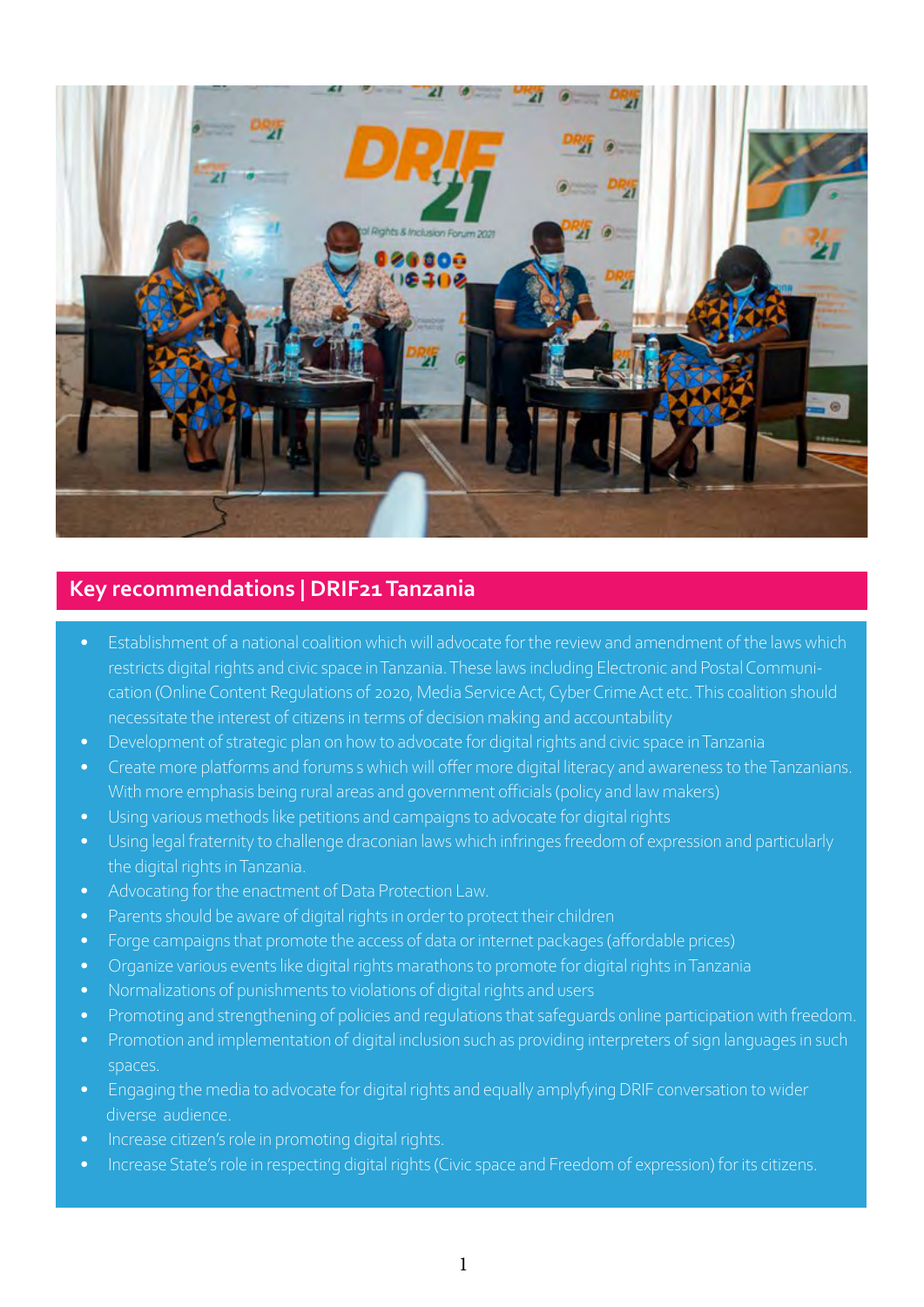### **INTRODUCTION**

Digital Rights and Inclusion Forum (DRIF) is an important platform where conversations on digital policy in Africa are shaped, policy directions debated and partnerships forged for action. It hosts diverse skills and capacities for enhancing digital rights and inclusion on the African continent and beyond. It is a Paradigm Initiative (PIN) flagship platform for communities of practice around privacy, affordable Internet, increasing women's access to digital tools, Internet shutdowns and digital empowerment. This year DRIF 2021 focused on 12 countries in Africa including Tanzania.

In Tanzania DRIF 21 was hosted by Zaina Foundation under a theme of "Promoting Digital Rights in a Challenging Environment". The event was held on 19th April 2021 at Hyatt Regency Hotel in Dar es Salaam. As result of challenges possed by Covid-19 the event was a hybrid of both online and offline activities. The 28 offline participants were youth, men, women and people with special needs selected from major towns in Tanzania which includes Arusha, Kilimanjaro, Dar es Salaam, and Zanzibar. As result of being streamed online we had participants around the world who joined through zoom and Youtube.

**Opening Remarks**: DRIF 21 was officiated by a welcoming remarks from Zaina Foundation's board member Aydah from Uganda. In order to have a meaningful and productive sessions during DRIF 21, she advised and emphasized participants to exercise Freedom of Expression, Freedom of Association and Freedom to access information during DRIF 21. Lastly she thanked the organizers and welcomed all the participants both online and offline.

#### **PANEL DISCUSION**

The first session under the theme of "Promoting Digital Rights in a Challenging Environment" was facilitated by Zaituni Njovu – Executive director of Zaina Foundation.

"Digital rights is a right which is closely linked to freedom of expression, access to information and right to privacy. However, in Tanzania the freedom of expression and civic space is limited." Remarks from Ms. Zaituni. Further in session, it was pointed out that Tanzanians are experiencing challenges in accessing Twitter without VPN, various media houses have been fined, banned from working and controlled due to strict EPOCA regulations which is deterrence of media autonomy and independence.

Ms. Aydah who is working with an NGO that advocates for digital rights in Uganda took the participants through the trends of digital rights in East Africa. In her presentation she said digital rights is an essential in development. In digital space, citizens are allowed to express their views and exercise their rights of course with stipulated limitation. However, in expressing these rights there should be inclusiveness of women, children and people with special needs. Nonetheless, How safe are these groups ? A question for everyone.

"Digital rights in Countries in East Africa are the same. There is an outright increase in limitation of freedom of expression and civic space." remarks. She gave an example of internet crackdown during the general election in both Tanzania and Uganda.

Mr. James Laurent from THRDC highlighted on how EPOCA regulations of 2020 affected negatively digital rights in Tanzania. In his discussion he mentioned some shortcomings of the EPOCA regulations. Specifically the regulations required YouTube users and online TV to have registered their channels to TCRA. Further, one needs a TIN and a Tax clearance certificate from TRA which which is offered at fee. Another impact of this regulations it restricts the any tool that can assist citizens from accessing restricted content (in case of internet disruption) so the implication is that it restricts the use of VPN.

It is surprising and equally demoralizing to see the law makers legislating draconian laws preventing citizens from accessing internet while it is the top leaders who are tweeting every here and then. This implies that even top leaders are using VPN to tweet. Now the question is digital rights a privilege or what? Is digital rights for all or some select few ?

Mr. Ibrahim Samatha who work with Action for Rural Women Empowerment (ARUWE) spoke about the challenges facing digital rights in Tanzania. One of the challenges Mr. Ibrahim spoke about was that digital rights is a new concept in Tanzania with no proper policies. Even in constitution there is no a particular provision which provide for digital rights just as in African Charter, only that we use provisions of freedom of expression since they closely linked to each other. It has to be noted that digital rights are like any other rights and need to be protected and respected. Due to this absence of policy and good law digital efficacy is low. Digital rights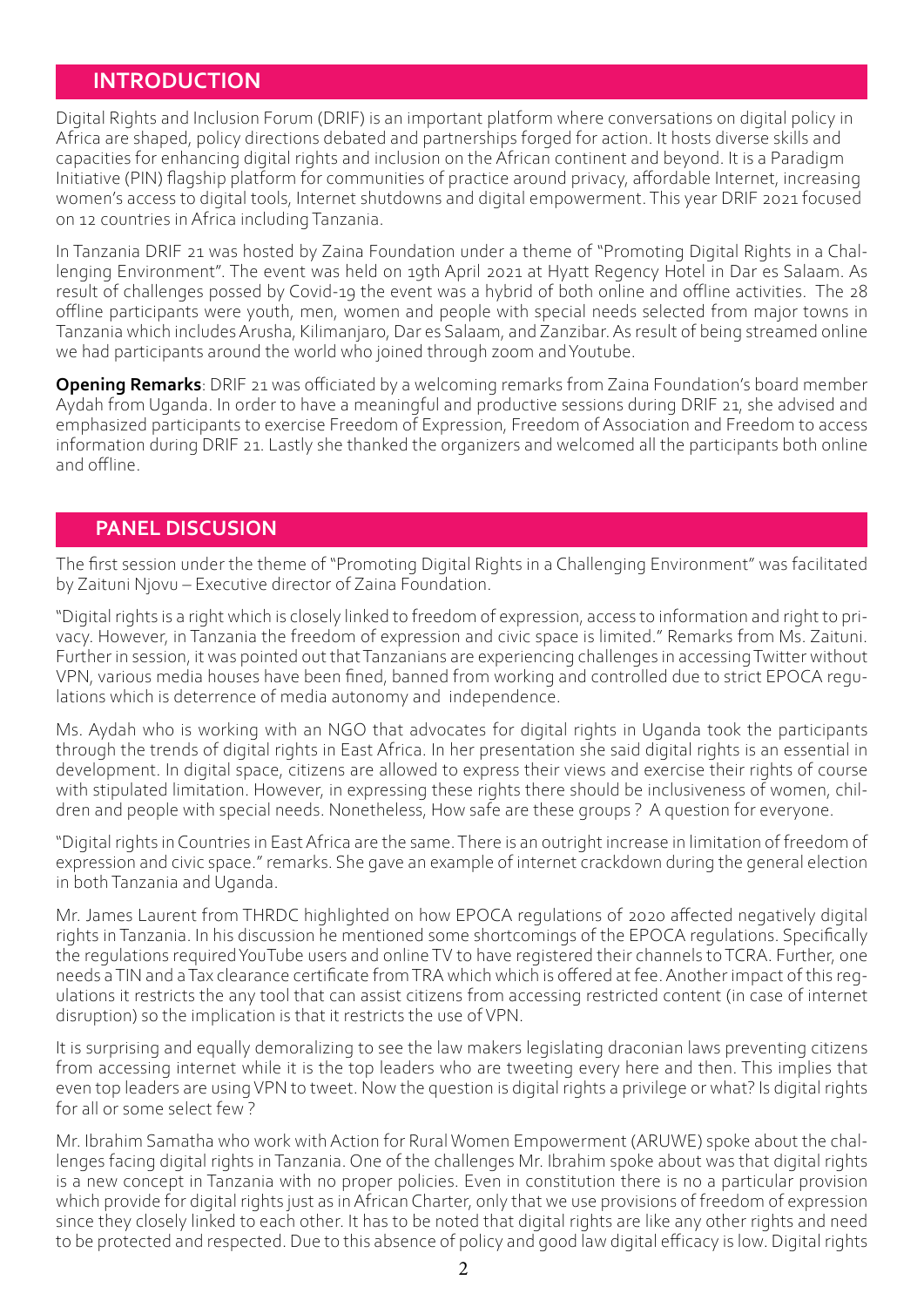it's a crosscutting issue, therefore, the delay we make in promoting and respecting the digital freedoms we are equally delaying in technological advancement. A good example is what is happening in some African countries like Zimbabwe, Uganda and Chad.

Despite the fact that Tanzania has signed various international treaties, it went ahead and drafted EPOCA regulation which contravenes international standards Therefore, there is a need to review our laws and regulations on digital security to meet the international standards.

#### Digital Security and Inclusion

In this session Ms. Maria Matui, was the lead expert on the issues around digital security and inclusion. She started by explaining the issue of security and said security started long time and that's why we have doors, lockers etc to keep us and our properties safe. She went further elaborating how ICT plays a significant role in political and civil rights. Therefore, rights of people online should be equally protected in all manners. In regard to inclusion she asked do we have proper inclusion of people with disabilities? Are the voices of marginalized group heard enough? Do the digital devices incorporate the needs of people with disabilities and children? If the answer to the above questions is No, then it is time to come together and plan about these things to avoid lagging behind.

## Circumventing Widespread Internet Shutdown during Elections

The session was presented by Mr. James Laurent which aimed to explain to the participants what to do when the government imposed internet shutdown. In discussing this topic, the presenters highlighted the history of internet shutdown in African countries and how to beat it.

**Skill to share around Digital Rights:** In this session participants divided in three groups and each group had a presenter who share the with them various skills with the participant.

- Using Digital Technology to Amplify Voices in Tanzania Adv. Geline Fuko: In this group the presenter elaborated to the participants that digital technologies can be used to amplify voices of citizens in a country. The presenter gave an example of a bunge forum application which used to connect members of parliament with their constituencies.
- Gender, Health and Technology Ayda: In this group the presenter asked the participants questions. What makes women behind in technology? What are the health challenges that makes people fear to participate online? Among the answers that were given includes cultural practice and patriarch system for the first questions while digital illiteracy, internet behaviors and online GBV been mentioned for the second questions.
- Misinformation and Women's Rights Maria Matui: This group had a slogan of leave no one behind. The presenter highlighted predisposed challenges of women on ICT issues. She also asked the participants why women are left behind in technology and what can be done to improve the situation. It was alluded that some women had less information on issues around digital /ICT. For quite some time some women have been silenced by culture, but now things have changed women are engaged in development issues.